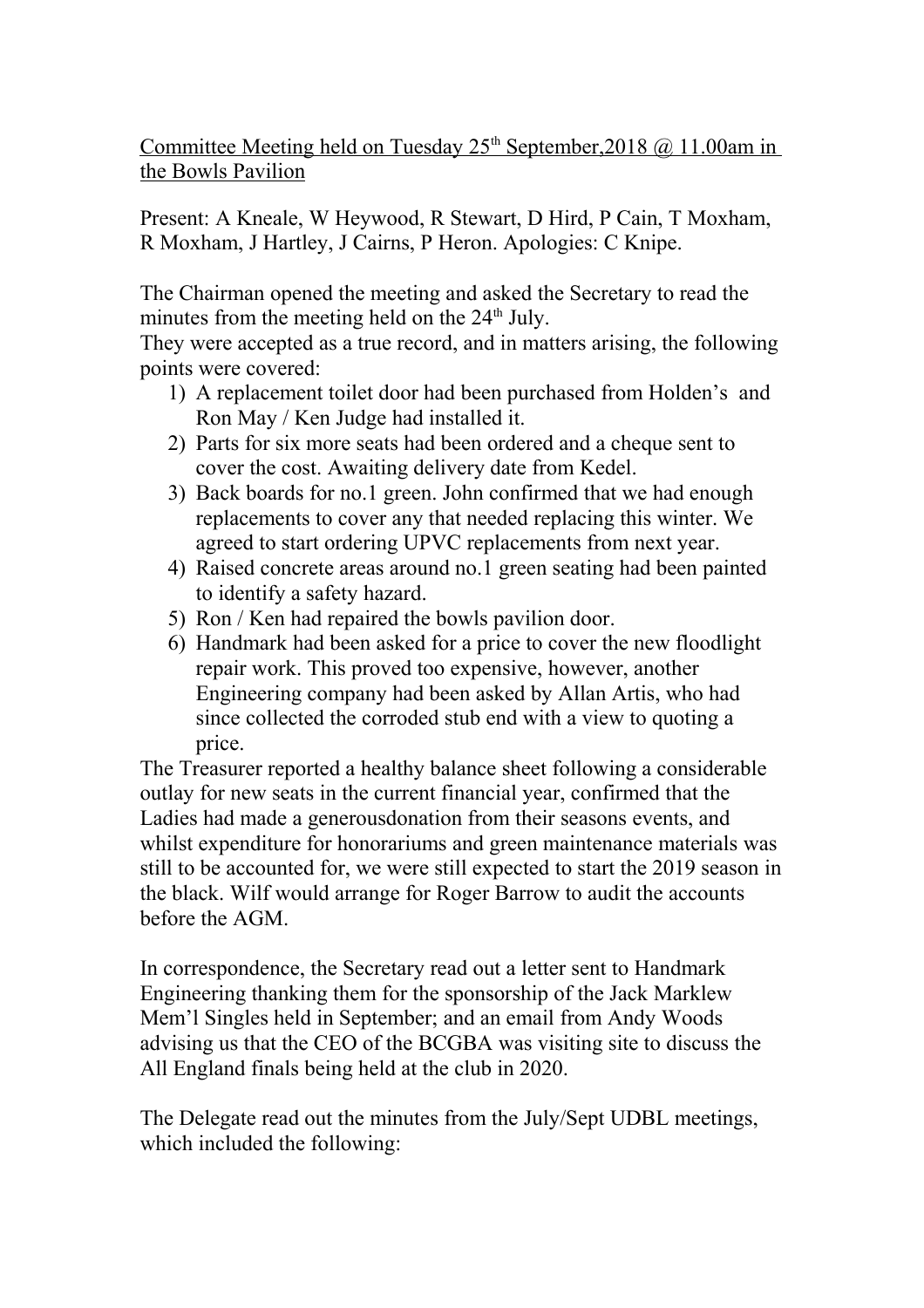- 1) Walney Park had complained about the use of foul and abusive language in the presence of ladies and junior bowlers, and the Chairman had asked the delegates to take these issues back to their clubs.
- 2) Non attendance at the meetings was becoming a problem, and the system of fining offending clubs was to be reviewed. Starting at £5 for the first absence and increasing for each subsequent absence.
- 3) Donations of £200 had been made to Askam, West Mount, Ulverston Police and Walney Park for various projects.
- 4) Stuart Aspinall was to take on the retiring Secretary's role.
- 5) AGM date to be confirmed, mandates to be submitted at the October meeting.

Minutes from the Aug/Sept FDBL included:

- 1) Controversy over the Emergency Committee granting Red River a postponement of fixtures due to a player shortage.
- 2) Donations of £200 were agreed for projects at Walney Park, Askam and West Mount.
- 3) Northscale had offered to run a competition next season to raise funds for St Mary's Hospice.
- 4) One minutes silence had been held for those who had recently died.
- 5) Some greenkeepers had requested an earlier finish to the season in future years, to help with their green maintenance. The meeting felt this was impracticable due to Friday night bowling, limiting the number of nights available for extra midweek fixtures.
- 6) AGM to be held at the Coop on Thursday  $25<sup>th</sup>$  October starting at 7.00pm.

Tony, Wilf and Bob had met with Andy Woods, Ken Howarth and the CEO of the BCGBA, for him to see the facilities and give a flavour of the organisation required for the All England Finals to be held at the club on Saturday  $25<sup>th</sup>$  July,  $2020$ . Gate receipts and grandstand costs were to go to the BCGBA; but anything made on refreshments and raffle was for us to decide. A committee was to be formed next season to plan the organisation. He requested that all seating be removed unless there was adequate justification in it remaining in place. Roy felt that the disabled would be hit hardest by the extra £10 required for a grandstand seat and Tonie said there was a possibility that an international archery event could be scheduled for the same weekend..

The Secretary confirmed that the Pairs comp had been a success albeit 10 pairs had pulled out after the closing date, fees would be requested before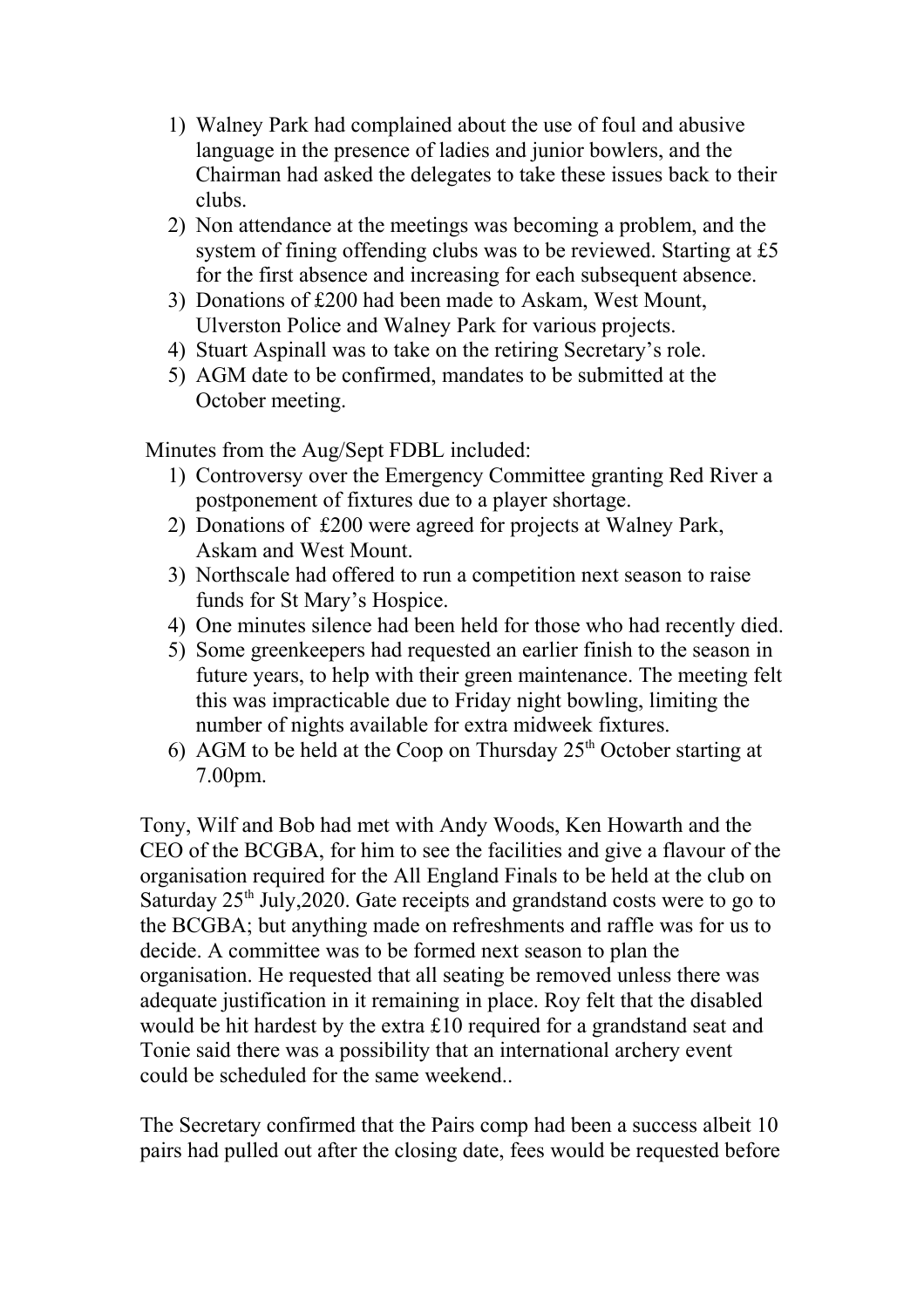accepting their entry into future comps. However, 38 pairs attended making it a profitable event.

The Grand Masters would now be held at the club on the weekend of  $6/7<sup>th</sup>$ October depending on the weather and that DCC had requested use of the greens to accommodate 128 competitors in rounds of the 2019 Big Smash, to be held on Sunday  $26<sup>th</sup>$  May, 2019.

The meeting agreed to the use of the greens and Bob would contact Neil Jones in arranging for them to attend our next committee meeting.

Tonie reported that the sections meeting had a better attendance this month, albeit only 4 sports sections had been represented. Someone had volunteered to shoot the invasion of rabbits within the club grounds (with police permission), the club management were finding it difficult to improve security of the site, and it was possible that the tennis hardcourts would be brought back in use.

The grass courts were being prepared for winter bowling, and were expected to be available early October. The facility was looking in better condition, and had been scarified, cut and treated to help with drainage.

In AOB the following was discussed:

- 1) Ray Williams brought us uptodate on the requirements of the Child & Vulnerable Person Policy and volunteered to continue as the sections Safeguarding Officer, a role which he was thanked for doing.
- 2) Bob confirmed that he would add a paragraph to the Club Constitution around the Data Protection Act.
- 3) It was suggested and agreed that tea and coffee prices would increase to 50p next season.
- 4) A query had been raised over the 'B' teams representative in the playoffs. As the individual had accepted promotion to the 'A' team (being in the same division) and had played eight games for them in the bottom few places of that team it would be wrong for him to revert back in representing the 'B' team at the playoffs.
- 5) Bob confirmed that no.1 green would be shut from Tuesday  $2<sup>nd</sup>$ October and no.2 green from  $w/c 8<sup>th</sup>$  October for end of season maintenance.

The meeting came to a close at 12.40pm following agreement on the following dates:

1) AGM: to be held in the bowls pavilion on Friday  $19<sup>th</sup>$  October starting at 7.00pm.